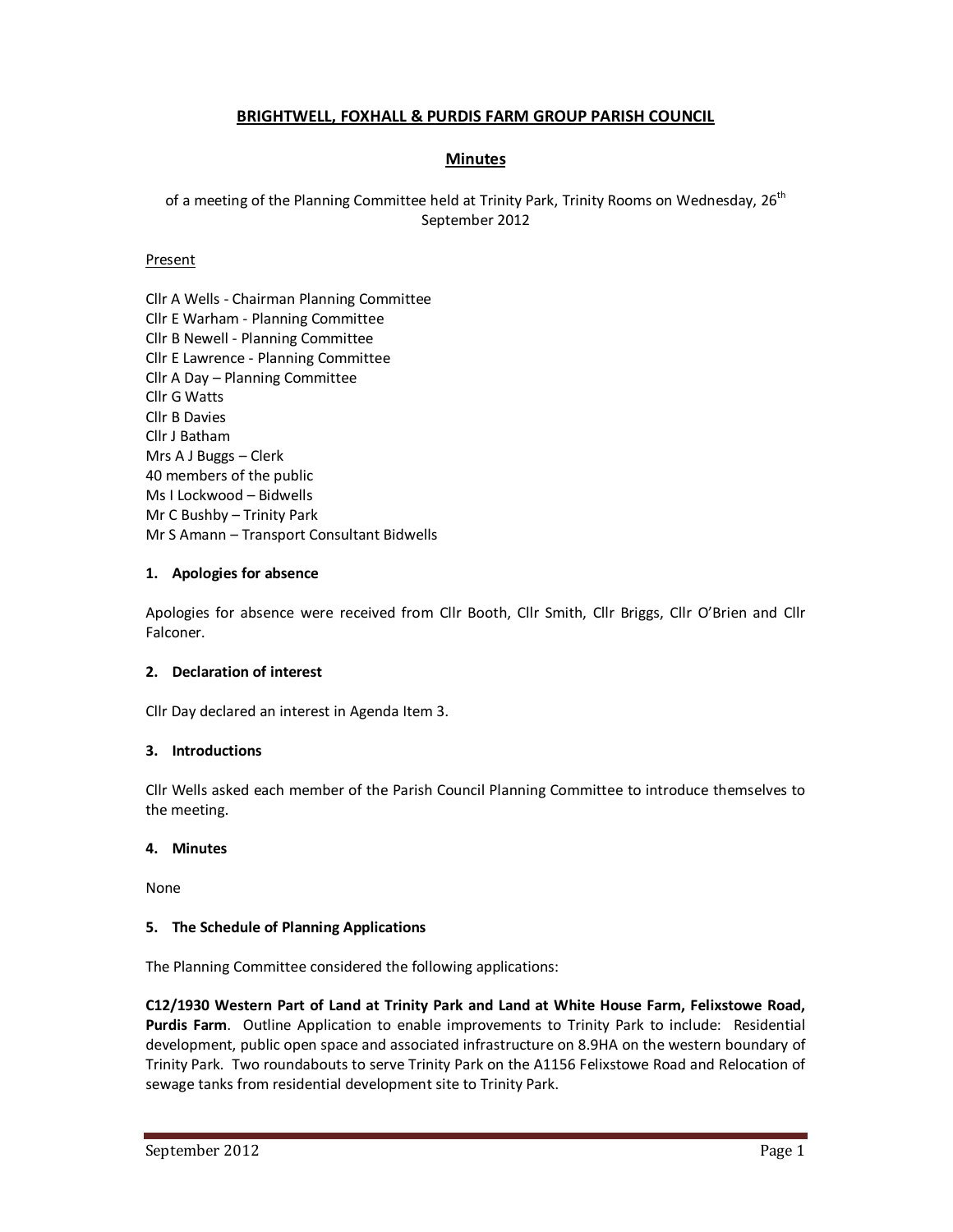### **6. Discussions**

Cllr Wells opened the meeting by outlining some significant points in the application and explained that the meeting had been called to allow members of the public to put their views forward to the Parish Council before they submitted their comments to Suffolk Coastal District Council.

### General Discussion

Following a number of questions from the public, Chris Bushby (Trinity Park) confirmed that White House Farm was not included in the development and that Trinity Park is classified as brownfield. This view is based on a recent planning application involving the East of England Showground. The general view of the meeting was that the land was classified as countryside.

The question was asked as to why there is a need to develop the land for housing when there is surplus housing in the area. Chris Bushby (Trinity Park) said that the planning permission is an enabling application. Mr Bushby went on to say that this would set the permanent home of the Suffolk Show and that they were continually investing in the showground.

Bidwells stated that the planning application had been submitted and that as part of that process plans often require amendment and changes. However, it would not be necessary to withdraw the application if amendments were required.

One person expressed the opinion as to why the showground needed to be developed per se. He expressed concern that it appears that local people were resigned to the fact that the development is going to happen.

The view of the people who attended the meeting, except for one person, was that they appeared strongly opposed to the development, specifically the development of additional roundabouts on the A1156.

#### Sewerage

Trinity Park stated they had their own sewage holding tanks which would be relocated. There is a pumping station on Trinity Park that pumps the sewage into the main system in Bucklesham Road. Anglian Water states that there is more than enough capacity in the system to cope with the increased number of properties.

The question was asked as to whether the Parish Council had any information concerning the problems with sewage in Bucklesham Road. Cllr Warham stated that a meeting had been held with Anglian Water and an operator error had been identified which had resulted in the response times being inadvertently changed. These problems have now been rectified.

#### Road Access to the Site

The Parish Council confirmed that the new main gate would be Gate 12. A member of the public stated that the map showed the new roundabout to be extremely large; 70 metre diameter. Bidwells stated that the new roundabout was the largest circle which would fit within the junction including the road. Cllr Day asked why there needed to be a roundabout when the traffic seems to flow satisfactorily. A statement was made as to why cause pollution all the year round such as lighting, air and noise when the Suffolk Show was only held for 2 days of the year. Bidwells replied that it was to enable the showground to operate more efficiently. They also stated that they would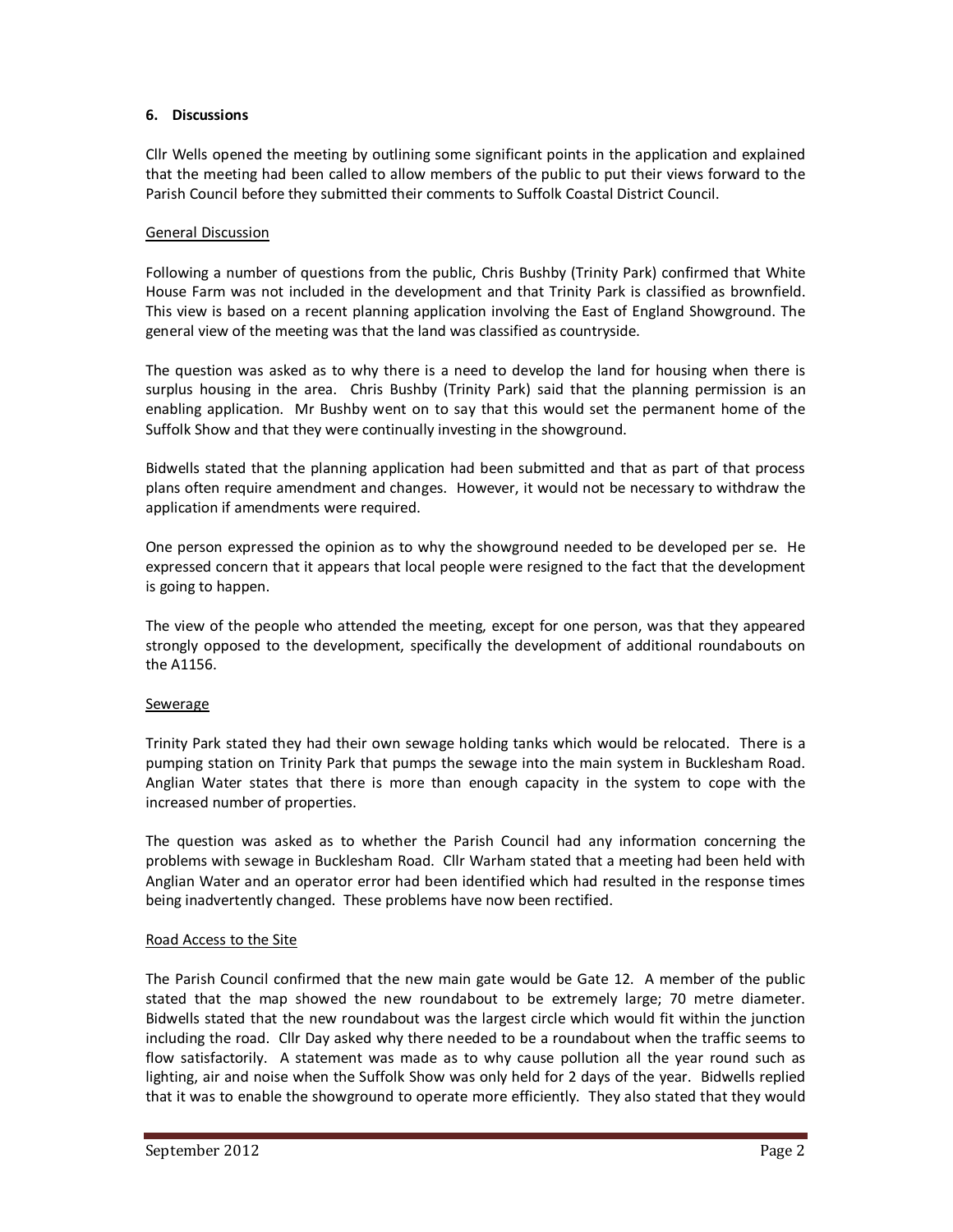be able to use the two roundabouts for the different types of events; outdoor type events and internal conference events. Chris Bushby (Trinity Park) stated that following a meeting which had been held during this afternoon they were going to rethink the road system. Trinity Park owns a piece of land at Straight Road and they were considering moving the roundabout further down the road so that it does not have such an impact on the houses on the Felixstowe Road. It was suggested that the additional roundabout at Gate 10 was unnecessary as the existing Main Entrance could be the access to the new housing development and also the show ground by the addition of a new road within the development which could run parallel to the Felixstowe Road. Cllr Day said that the main issue of the application is the traffic. He felt that residents living opposite Gate 10 believed the traffic had been handled well and they were reasonably happy with Gate 10 being used on show days. Mr Bushby said that two entrances would enable the traffic to be managed more effectively so that there were no queues of traffic. Traffic management would still be required when major events were being held. Opinion was expressed as to why the present Felixstowe Road needed any alteration.

Concern was expressed over the developments in the immediate area by Waitrose and John Lewis and amount of extra traffic which would be generated.

Chris Bushby (Trinity Park) stated that one of the options which have come to the table is whether we could manage with one entrance and this would be investigated.

#### Schools and Amenities

Concern was expressed that schools in the area are already oversubscribed and in particular primary schools.

Chris Bushby (Trinity Park) stated that such areas as school provision, Broadband and doctors etc are being discussed at the moment. There is normally a contribution by the developers of £1,000,000 per 100 houses to provide education and other provisions. He stated meetings with Suffolk County Council were being held at the moment to consider provisions.

#### **7. Date of next meeting**

Wednesday, 10<sup>th</sup> October 2012

#### **The Chairman closed the meeting at 9.00 pm.**

Signed ................................................................................ Date .....................................................

Angie Buggs Clerk to Brightwell, Foxhall & Purdis Farm Group Parish Council Telephone: 01473 635341 Mobile: 07770575350 Email: angiebuggs2001@yahoo.co.uk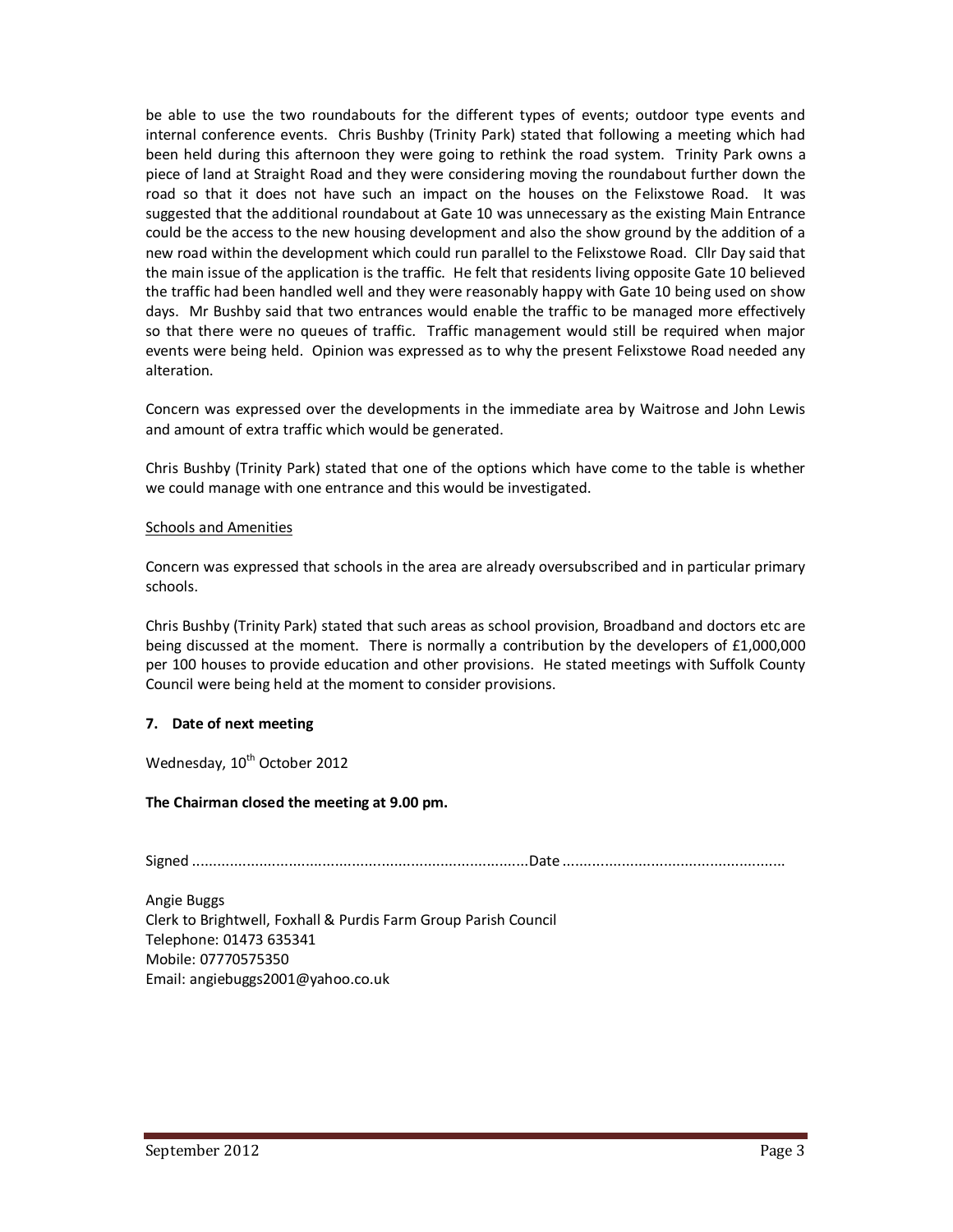# **Appendices**

The following are letters / emails which have been received by the Parish Council prior to the meeting being held.

### **Email from Phil Oliver:**

You may recall that I have written to you previously regarding this then proposed planning application.

I am a resident of Felixstowe Road and my property adjoins the showground beside Gate 11. At your previous meeting in June when Bidwells presented their proposal on behalf of SAA I was unable to attend and unfortunately, I am once again unable to attend your meeting on 26<sup>th</sup> September.

When I wrote previously expressing my views, they were not in favour of what was then being considered. I am glad that Bidwells/SAA appear to have taken on board some of those concerns and that the suggested roundabout beside Gate 11 has been withdrawn.

Although their current application provides details of their review of transport and infrastructure issues, which concludes among other issues that the roads can cope with the extra traffic that 300 new properties will generate, and that there is capacity within the local doctors surgery as they are still taking on new patients, I am not convinced that this is the case. In my previous letter to you I expressed concern at existing difficulties of getting out onto Felixstowe Road (westbound) at busy times and the additional traffic that this development will generate can only make this problem worse. These concerns are unchanged and I am sure that other residents of Felixstowe Road will share the same.

Having also had difficulties recently in getting an appointment to see a doctor at my local surgery, I also remain doubtful that local healthcare providers will be able to give an acceptable service to an increased local population.

#### **Email from Isabel Lockwood Bidwells:**

With regards to the Foul Water Sewerage Network, the consultation with Anglian Water was a two staged process. The Utility, Foul and Water Resource Appraisal document includes the following:

- 1. Pre-development Report from Anglian Water dated  $26<sup>th</sup>$  January 2012 which at 3.5 stated 'Development will lead to an unacceptable risk of flooding downstream. A drainage strategy will need to be prepared in consultation with Anglian Water to determine mitigation measures.'
- 2. Developer Impact Assessment Report from Anglian Water dated  $14<sup>th</sup>$  June 2012. The purpose of the study was to identify a valid point of connection and an appropriate drainage strategy.

This two stage process is common practice with Anglian Water, the Developer Impact Assessment looks at matters in more detail in order to find a resolution to the capacity issues in the network.

# **Email from Kevin Bye 186 Bucklesham Road:**

Our opposition to development of Trinity Park for housing is based on the following points: